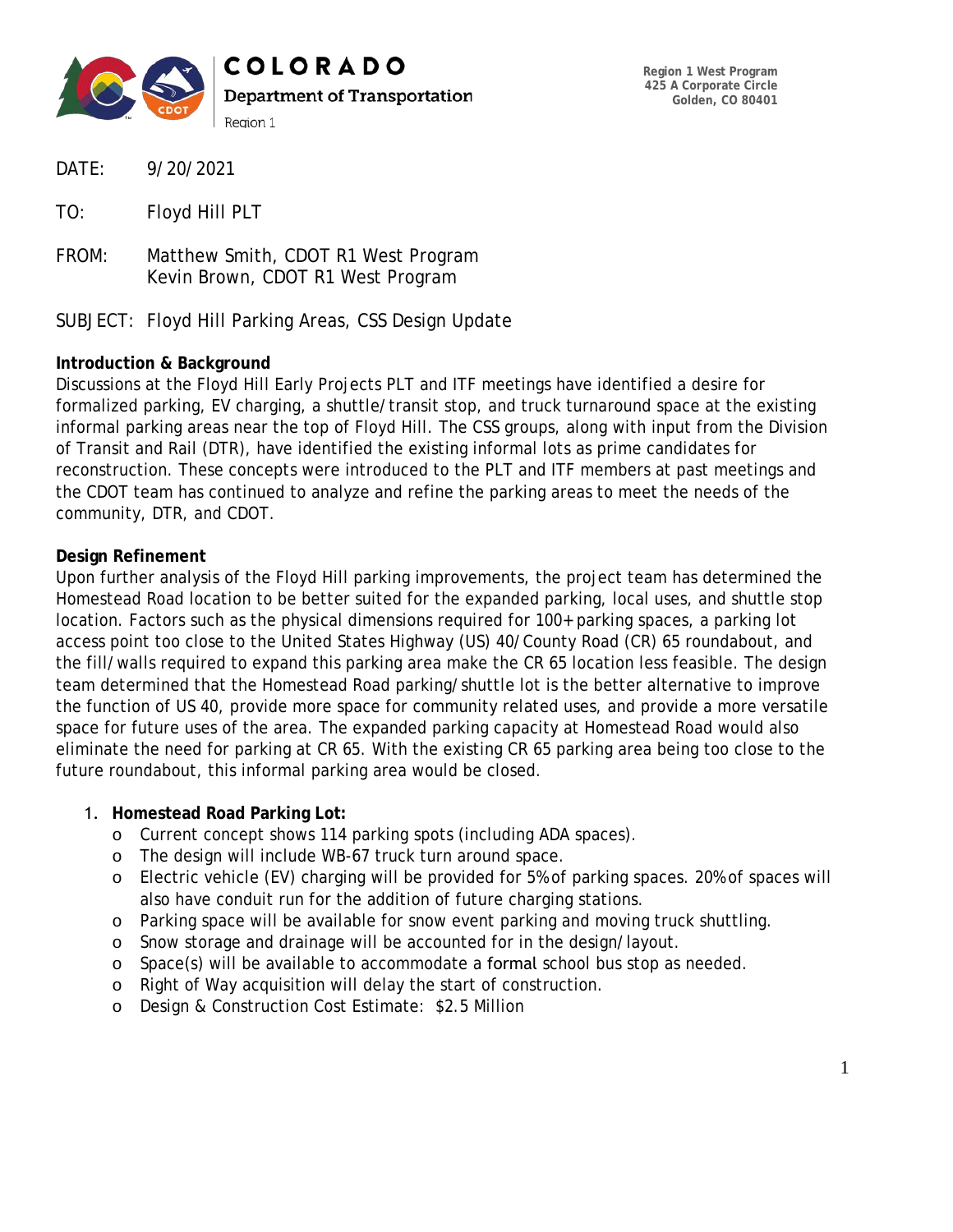# 2. **CR 65 Parking Lot:**

- o A 100 space parking area requires fill and 5,371 square feet of retaining walls to construct, which would use the bulk of the allocated construction costs and would need to have additional aesthetic considerations included.
- o Due to space constraints, the parking entrance is required to be too close to the CR 65 roundabout and would affect traffic flow/operations on US 40.
- o This parking location requires a dedicated left turn lane in order to not impact traffic. With limited space available, adding width to US 40 and fitting a usable parking area proved to be infeasible.
- o All traffic would be required to turn right out of the parking area and would then have to circle the roundabout to travel west. This would create a further strain on this busy interchange.
- o Due to space restrictions, this lot would not accommodate large trucks (WB-67) and could result in trucks getting stuck if they did enter the lot.
- o Design and Construction Cost Estimate: \$3.3 Million

# 3. **Next Steps**

The team at CDOT would like to thank you for your input and discussions thus far. Please let us know if you have any questions or wish to discuss the parking improvements further. Below are the next steps identified by the design team.

- o Discuss adding truck (WB-67) parking in the area. (Final Design)
- o Schedule follow up meeting if desired by CSS members.
- o Temporary parking solutions during construction will be evaluated during final design.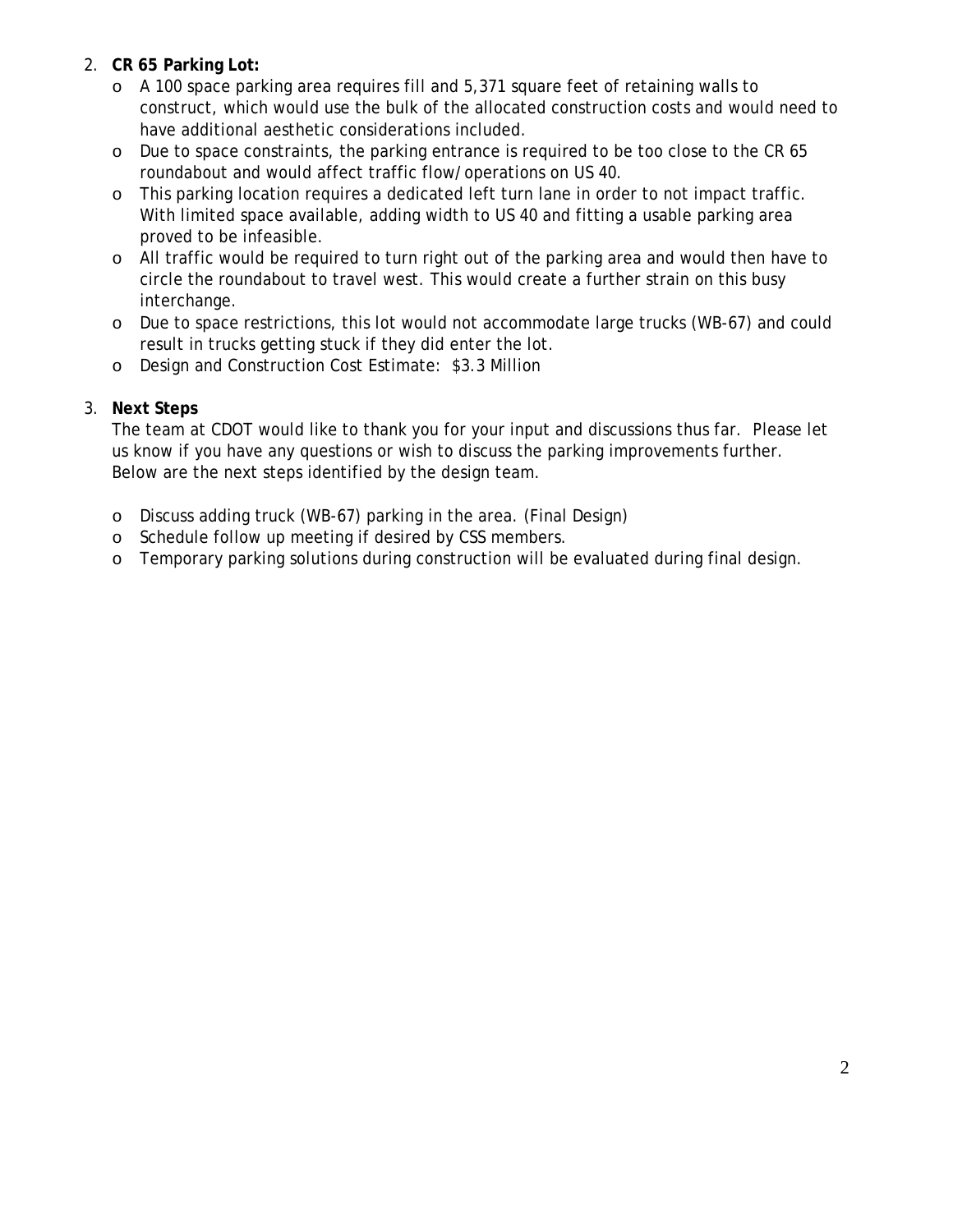